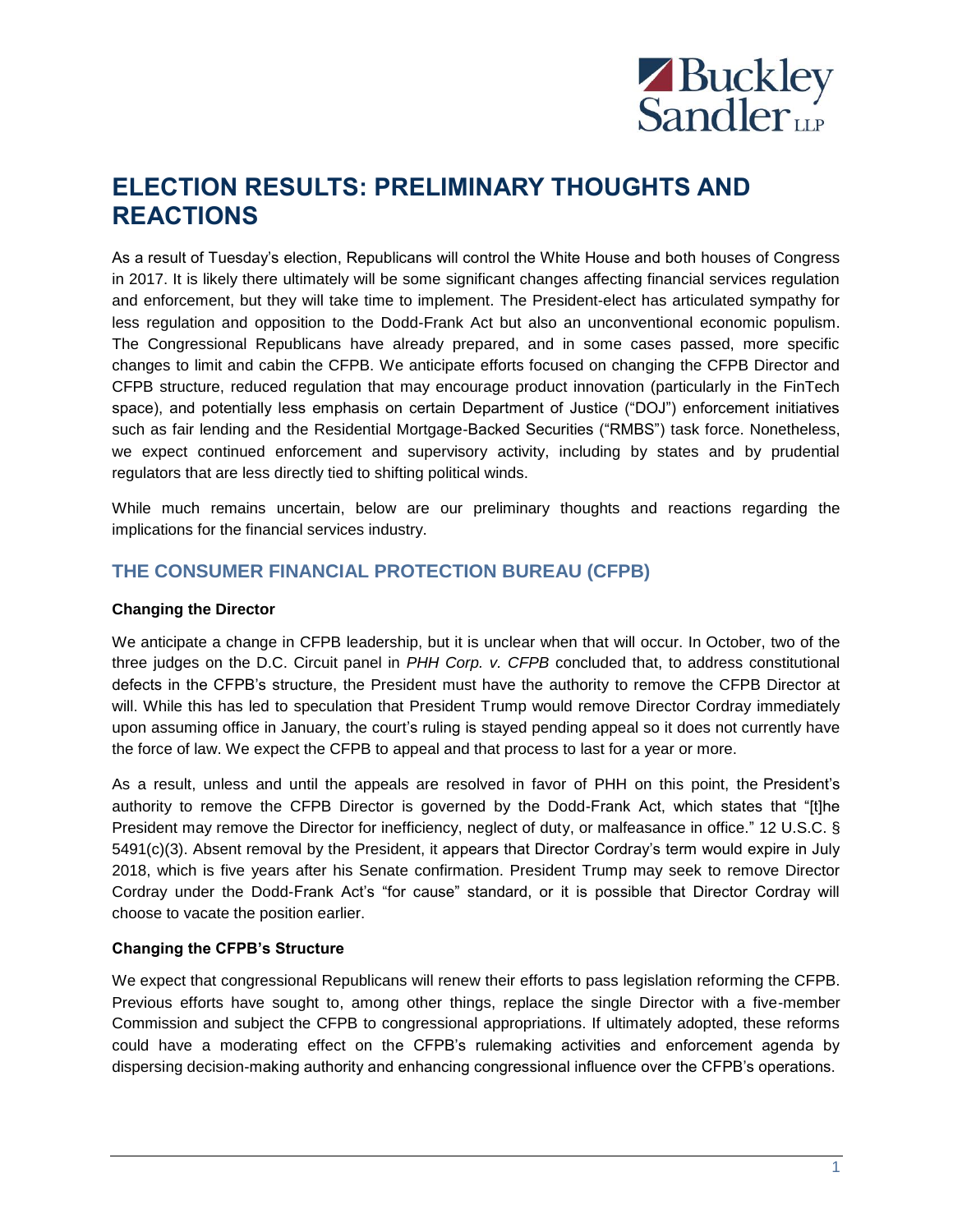It is also possible that Congress and President Trump could seek to abolish the CFPB entirely, although this would mean finding another agency or agencies in which to vest authority over consumer protection statutes such as the Truth in Lending Act and Equal Credit Opportunity Act. While we expect that Elizabeth Warren and Senate Democrats would fiercely combat efforts to dismantle the CFPB, it is less clear whether they would—or could—resist less aggressive reforms that leave the CFPB in existence but with a different structure, limited resources, and more oversight.

#### **CFPB Rulemaking**

Current CFPB leadership is expected to press forward with existing rulemakings, particularly on payday loans and arbitration. However, these rulemakings require certain procedural approvals by the Office of Information and Regulatory Affairs ("OIRA"), which can determine that major rules are subject to congressional override. In addition, the review process that precedes any proposed rule expected to have a significant impact on small businesses requires the cooperation of OIRA and the Small Business Administration ("SBA"). While neither agency has veto power over CFPB rulemakings, both are part of the administration and could slow the rulemaking process. Even if the CFPB were to rush out new regulations, new CFPB leadership could withdraw them before they take effect.

New legislation could also seek to reduce regulatory burden by repealing or requiring amendments to past CFPB regulations (such as the TILA-RESPA Integrated Disclosure Rule or the Ability-to-Repay Rule) and altering procedures to make future rulemakings more difficult. Of course, much of this could be accomplished by new CFPB leadership without the need for legislation.

### **CFPB Supervision**

To reduce the regulatory burden on smaller institutions, new legislation could raise the threshold for exemption from the CFPB's supervisory jurisdiction above the current \$10 billion in assets. In that case, supervision of these entities is likely to revert to the prudential bank and state regulators.

#### **CFPB Enforcement**

While it is unclear how the election will affect CFPB enforcement priorities and authority in the long term, current CFPB leadership is expected to continue to pursue aggressive enforcement actions in a variety of areas and may even attempt to accelerate the pace for as long as they are permitted to do so. However, in addition to the direct changes to the CFPB structure and authority, as discussed below, changes in leadership at the DOJ and the Department of Housing and Urban Development ("HUD") may alter the enforcement priorities of those agencies and reduce the resources available to the CFPB for fair lending enforcement.

## **DEPARTMENT OF JUSTICE ENFORCEMENT**

While the new administration may devote fewer resources to DOJ in the long term, investigations and prosecutions already underway are unlikely to see significant change in the immediate future. These are commonly handled by career lawyers and, in many cases, are based on models that have been repeatedly successful or rely on company self-reporting to identify and investigate issues. Moreover, qui tam whistleblower actions under the False Claims Act impose statutory obligations on the government to investigate, and we have seen increasing numbers of those cases being filed relating to the Federal Housing Administration program. Finally, although fair lending may not continue to be the same focus for DOJ that it has been in recent years, prudential regulators likely will remain focused on fair lending issues.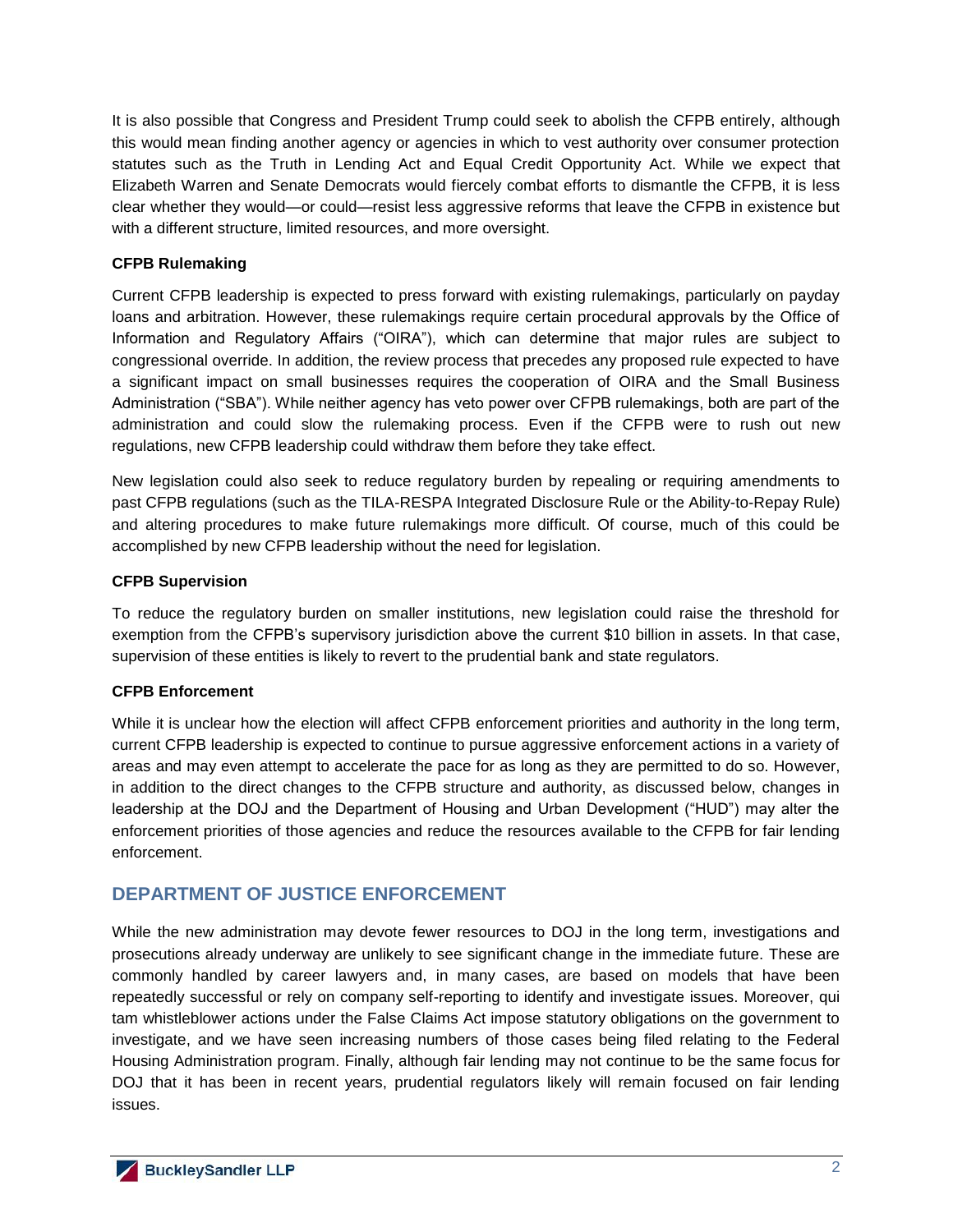## **STATE ENFORCEMENT**

If federal regulators become less aggressive under a new administration, we expect aggressive attorneys general and state financial services regulators to attempt to fill the perceived void by increasing their enforcement efforts, including under state consumer protection statutes.

## **OTHER FEDERAL ENFORCEMENT AGENCIES**

Even with significant changes to the CFPB, the Federal Trade Commission retains significant UDAP authority and in recent years has been regaining its momentum in the consumer protection space. Other agencies, like the Federal Communications Commission, have also taken aggressive roles concerning privacy issues, the Telephone Consumer Protection Act, and even consumer billing practices. Also HUD would likely retain its audit, enforcement, and referral authority, including in the false claims and fair lending space. Practically speaking, this means there are other agencies with the tools and authority to undertake enforcement actions, although the nature of that enforcement activity may differ.

## **PRUDENTIAL BANK REGULATORS**

The current consumer and fair lending personnel at all of the banking agencies appear to support many of the CFPB's aggressive fair lending and UDAAP positions. The prudential banking regulators are less subject to White House and congressional intervention and oversight, so their focus on consumer issues is less subject to immediate change. However, President Trump will have the opportunity to begin replacing leadership at the banking agencies in 2017. Comptroller of the Currency Thomas Curry's term expires in March 2017, and FDIC Chairman Martin Gruenberg's term expires in November 2017. Janet Yellen, Chairman of the Federal Reserve, serves until February 2018.

\* \* \*

Questions regarding the matters discussed in this alert may be directed to any of our lawyers listed below, or to any other BuckleySandler attorney with whom you have consulted in the past.

- **[Andrew L. Sandler,](http://buckleysandler.com/professionals-bio-detail/andrew-l-sandler) (202) 349-8001**
- [Jeremiah S. Buckley,](http://buckleysandler.com/professionals-bio-detail/jeremiah-s-buckley) (202) 349-8010
- [Valerie L. Hletko,](http://buckleysandler.com/professionals-bio-detail/valerie-l-hletko) (202) 349-8054
- [Benjamin B. Klubes,](http://buckleysandler.com/professionals-bio-detail/benjamin-b-klubes) (202) 349-8002
- [Joseph M. Kolar,](http://buckleysandler.com/professionals-bio-detail/joseph-m-kolar) (202) 349-8020
- **[John P. Kromer,](http://buckleysandler.com/professionals-bio-detail/john-p-kromer) (202) 349-8040**
- [Jon D. Langlois,](http://buckleysandler.com/professionals-bio-detail/jon-david-d-langlois) (202) 349-8045
- Andrea K. [Mitchell,](http://buckleysandler.com/professionals-bio-detail/andrea-k-mitchell) (202) 349-8028
- **[Jeffrey P. Naimon,](http://buckleysandler.com/professionals-bio-detail/jeffrey-p-naimon) (202) 349-8030**
- [Benjamin K. Olson,](http://buckleysandler.com/professionals-bio-detail/benjamin-k-olson) (202) 349-7924
- **[Matthew P. Previn,](http://buckleysandler.com/professionals-bio-detail/matthew-p-previn) (212) 600-2310**
- [Joseph J. Reilly,](http://buckleysandler.com/professionals-bio-detail/joseph-j-reilly) (202) 349-7965
- Clinton R. [Rockwell,](http://buckleysandler.com/professionals-bio-detail/clinton-r-rockwell) (310) 424-3901
- [Michelle L. Rogers,](http://buckleysandler.com/professionals-bio-detail/michelle-l-rogers) (202) 349-8013